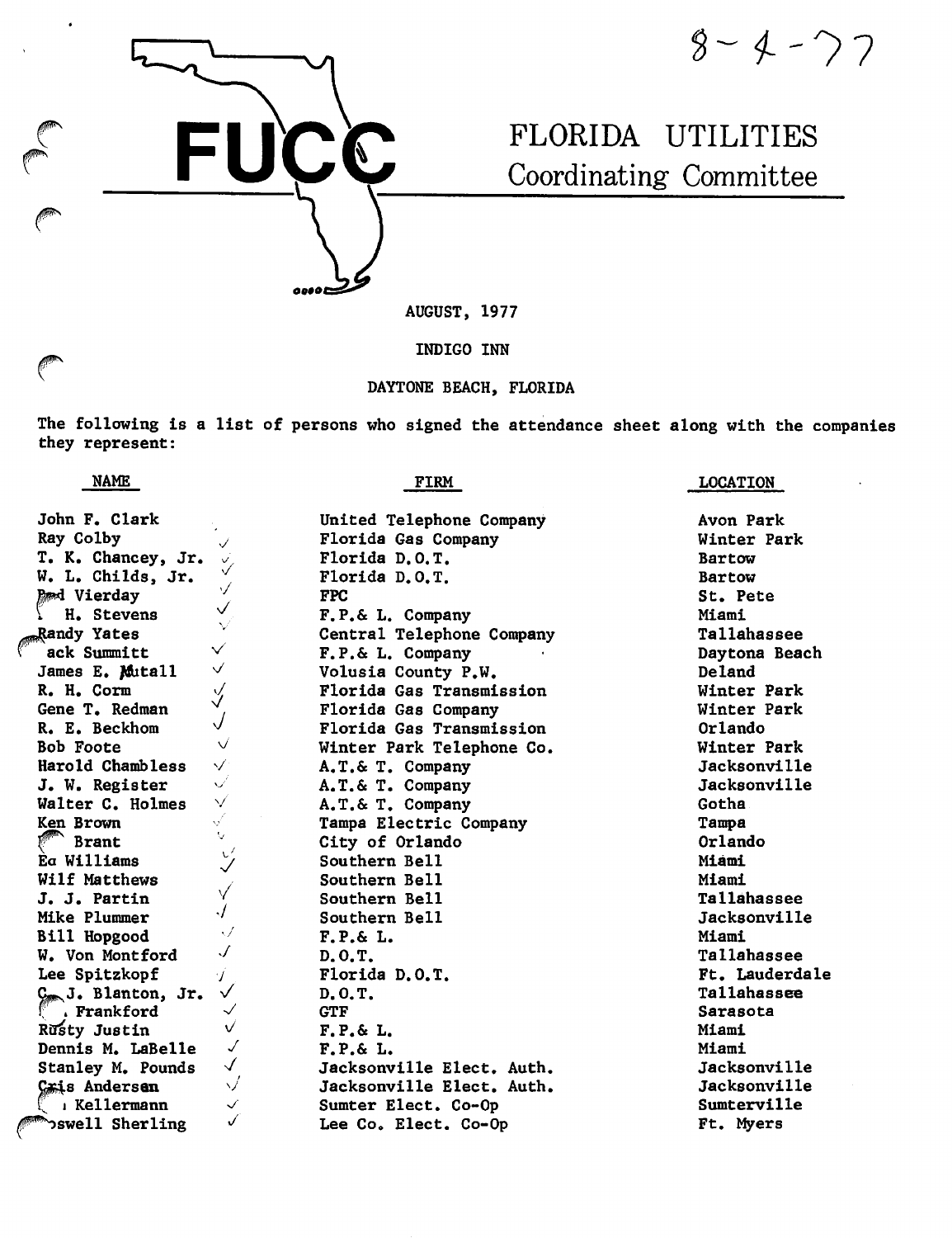# NAME

/^^ert 0. Frier  $\checkmark$ ^--in Priest Carlton Gray V '/ Carter C. Holley  $\mathcal V$ F. S. (Buddy) Dees  $\checkmark$ Douglas L, Everlove E. Scott Boggs Alan Coates f^n J. Koscielniak  $j. B. Compton$ A. T. Lacatski Jim Wright R. A. DePrimo A. E. Zimmerman J. M. Haynie H. V. Gardnery Jr. J. K. Holman M. E. Yampolsky C. E. Hanle Larry F. Wicks Mward G. Spitz  $\int$  .ry M. Kelly  $\int$ ^op Edwards im Bahr

 $\overline{\mathcal{J}}$  $\checkmark$  $\sqrt{}$ V v/

> •/  $\checkmark$

 $\mathbf{v}^{t}$ 

 $\sqrt{2}$ 

 $\checkmark$ 

 $\checkmark$  $\checkmark$ 

> $\checkmark$ V y  $\sqrt{}$

# Cox Cablevision Sebring<br>Sebring Utilities Commottee Sebring Sebring Utilities Commottee Fla. Public Service Comm. Tallahassee<br>D.O.T. Tallahassee D.O.T. Tallahassee City of St. Petersburg St. Petersburg Greiner Eng. Sciences, Inc. Tampa Peoples Gas System, Inc. Tampa<br>Southern Bell Dayto Southern Bell Daytona Beach Southern Bell<br>Southern Bell Daytona Beach<br>Daytona Beach Florida D.O.T. Florida D.O.T. Dade County office of Trans. St. Pete Interstate D.O.T. St. Petersburg<br>D.O.T. Deland Orlando Utilities Comm. Orlando U.N.C.L.E. Manager Ft. Lauderdale Cdty of Miramar<br>
Southern Bell<br>
Tr. Lau F.P.& L. Naples F.P. & L. Merritt Island D.O.T.<br>A.T. & T. Tallahassee<br>A.T. & T. Jacksonville Elect. Aut.

FIRM LOCATION

 $- - - - - - - - -$ 

Lake City Daytona Beach Deland Ft. Lauderdale West Palm Beach<br>Jacksonville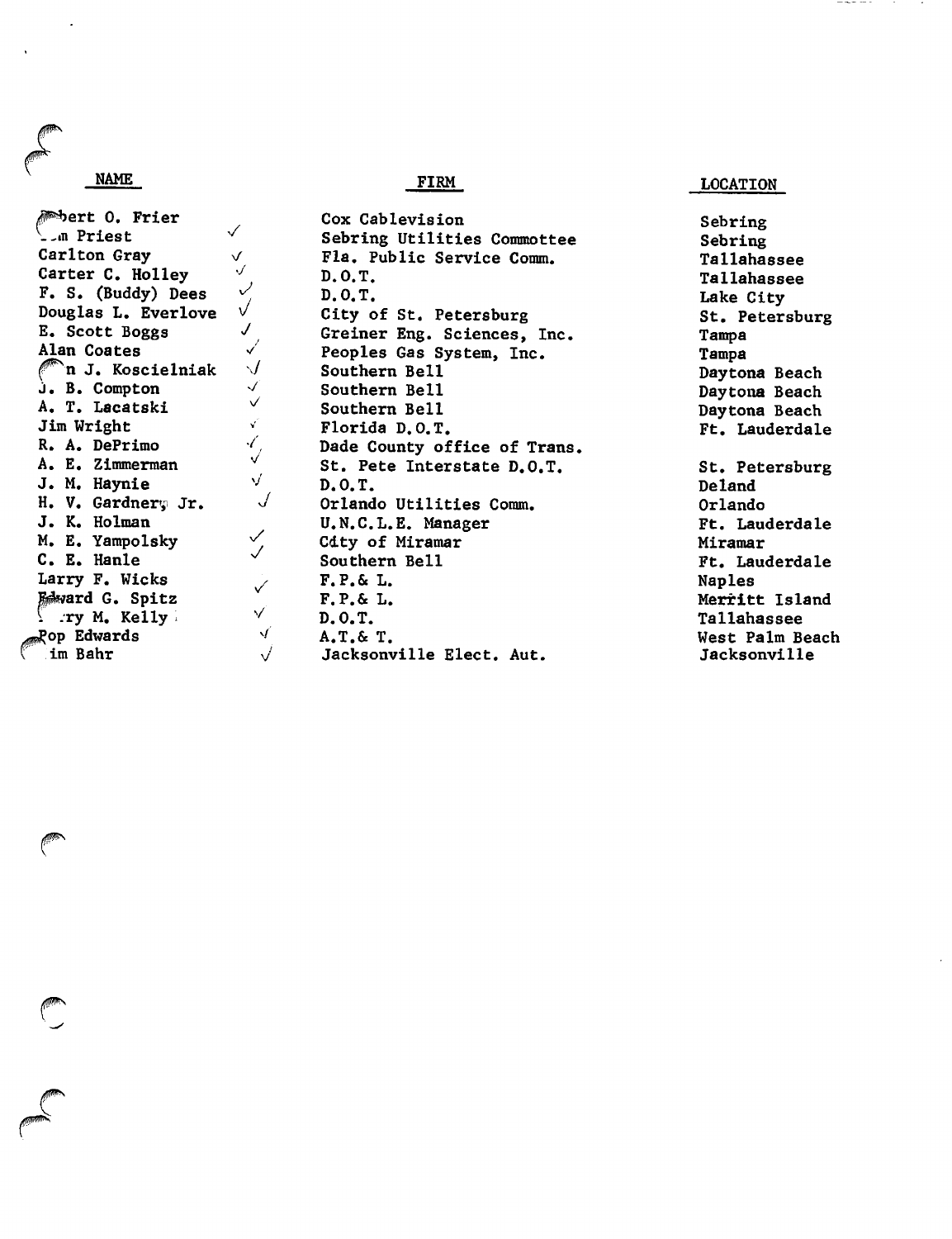# FUCC MEETING DAYTONA BEACH - INDIGO INN AUGUST 4, 1977

The August meeting was called to order by John Clark at 9:00 AM at the Indigo Inn-Daytona Beach, Florida. Self-introductions were made. Minutes of the May 6, 1977 meeting were read and approved as presented.

John Clark announced that Bud Vierday would no longer be able to attend these meetings due to change in Bud's position in Florida Power Company  $\mathcal{C}\mathcal{P}\mathcal{U}$ ), and he, therefore, must resign his Vice Chairman position.

# OLD BUSINESS

The As of The

y

f

**C** 

r

r

# Paul Mundy - Chairman of "AG APP on DOT R/W" Sub Committee.

Reported successful conclusion to problem as discussed at last two meet ings. Letter from Jay Brown revising DOT position. (See Attachment No. 1). This could or will save utilities many dollars.

Paul requested that this Sub Committee be dissolved and it was accepted by John Clark with acclamation of well done to Paul and the rest of the Committee.

# Ed Williams - Chairman of "Traffic Controls" Sub Committee.

Ed reviewed what the Committee was doing and read a letter of reply from D. F. Tumbull (See Attachment No. 2) to the Sub Committee letter of May 4, 1977, relative to suggestions and questions on proposed rewrite to Traffic Control procedures by State DOT,

Ed asked for indication from full Committee as to whether to continue fight of proposed Traffic Control procedures because the next step would be to request a formal hearing.

Motion was made by J. Bahr, Jacksonville Electric, and seconded by Bob Corn, Florida Gas Company. Sub Committee should continue to work with DOT on our recommended revision to the rewritten procedure or add a sec tion for utility use and to make a request to have a formal public hear ing on the proposed manual.

After discussion, the vote on the motion was passed unanimously.

Ken Brown - Chairman "Joint Pole" Sub Committee

Reviewed the Committee's work and where it currently stands.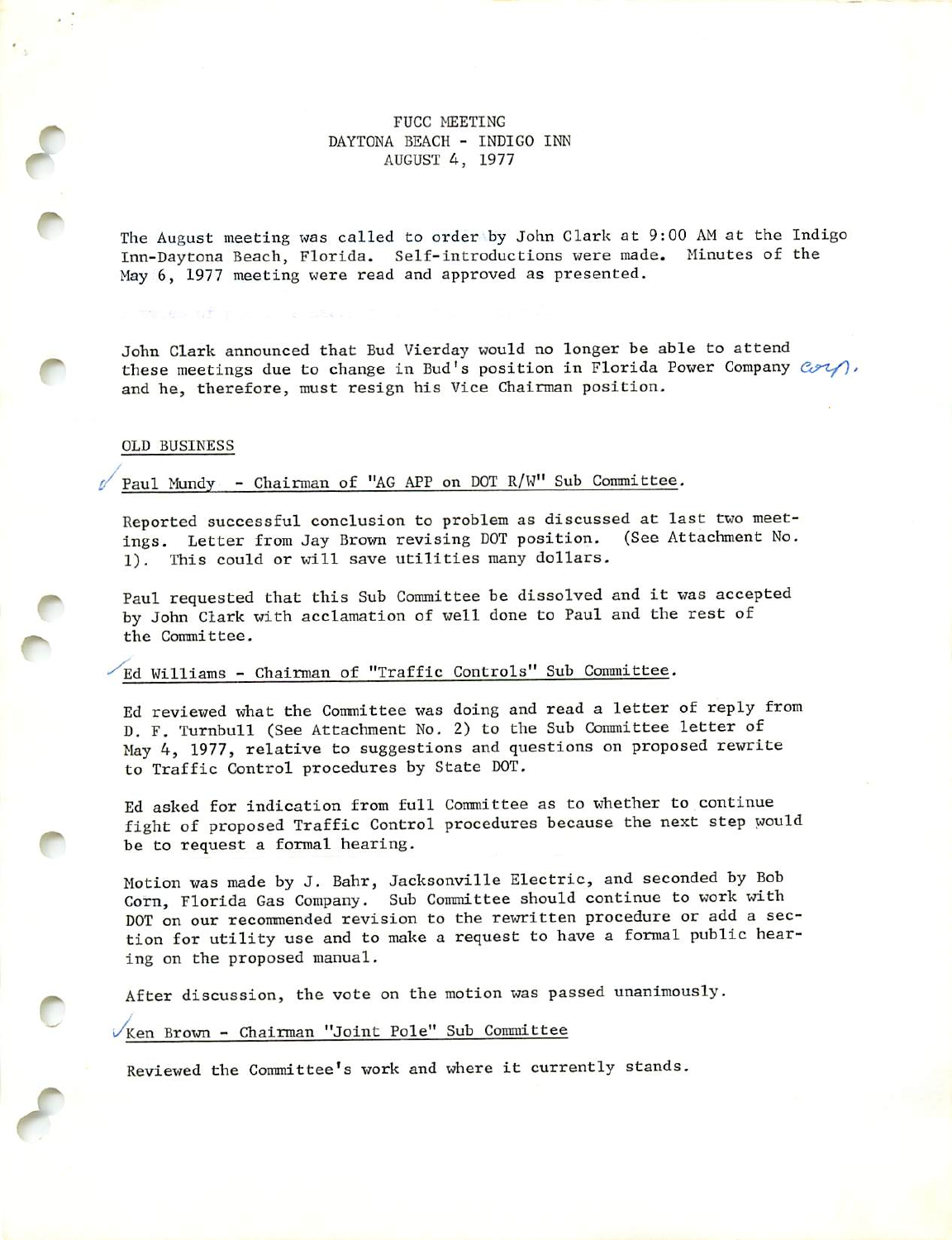# Walter Anderson - Chairman "Jack and Boring" Sub Committee.

Walter was not present and no report from alternate.

# Garter Holley - Chairman "Master Agreement of Construction Modifications" Sub Committee.

Sub Committee has reviewed existing proposals and due to differences will probably have to go to E. Salley. Because of all the compilation, it will be a long time before their Agreement is finalized." $W$  the form

### Carter Holley - Chairman "Standing Committee"

Reviewed permitting, only one problem left, time limit to start construction which will be revised on next printing of permit form.

Sub Committee reviewed the claims brought up at last meeting and after pointed discussion, it has been resolved to let Procedure 722-704 go ahead as is. Copy of this Procedure 722-704 - Attachment No. 3.

Chuck Hanle - Chairman "Senate Bill 1340" Sub Committee.

Reviewed the Sub Committee work and results and stated no further actions needed.

Chuck requested the Sub Committee be dissolved and J. Clark, FUCC Chair man, approved request with a note of acclaim to Chuck and the Committee.

#### NEW BUSINESS

 $\sqrt{2}$ 

f

**r** 

Chuck Hanle reviewed a new problem in reference to over water pipe cross ing with pedestrian guards to prevent people from walking across the pipe over water. There is no existing approved standard and if some individual gets hurt, you are open for a law suit without an approved standard.

A motion was made to establish a Sub Committee to review the need for a standard and, if needed, prepare a standard to submit to FUCC Committee for Pedestrian Guards on above ground horizontal utility line. Seconded by Ray Colby. Brief discussion and motion passed.

J. Clark appointed Chuck Hanle as Chairman of the "Pedestrian Guards" Sub Committee. The following members are on the Committee: Joe Hollman, Bob Corn, Rocky DePrimo, Douglas Everlove, James Nutall.

Guest Speaker was Mrs. Ann Maynard, Public Information Coordinator, Florida Power Corporation, Winter Park, Florida. Topic; "EN".